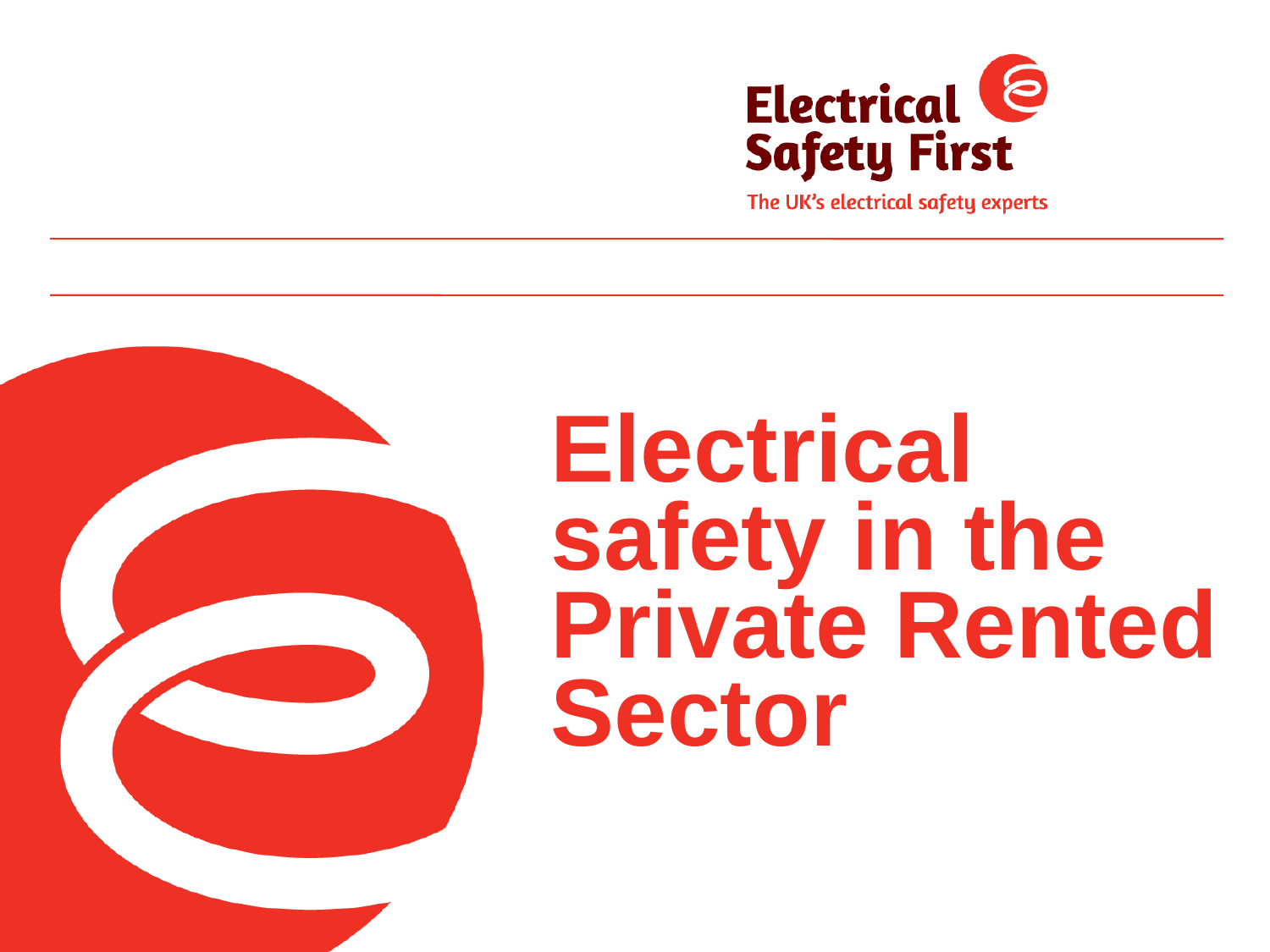

- **UK charity dedicated to reducing deaths and injuries caused by electrical accidents**
- **B** Influence safety standards
- **Work collaboratively and in partnership**
- **Provide direct support through funding schemes**
- **Campaign in areas of risk; including the Private Rented Sector (PRS)**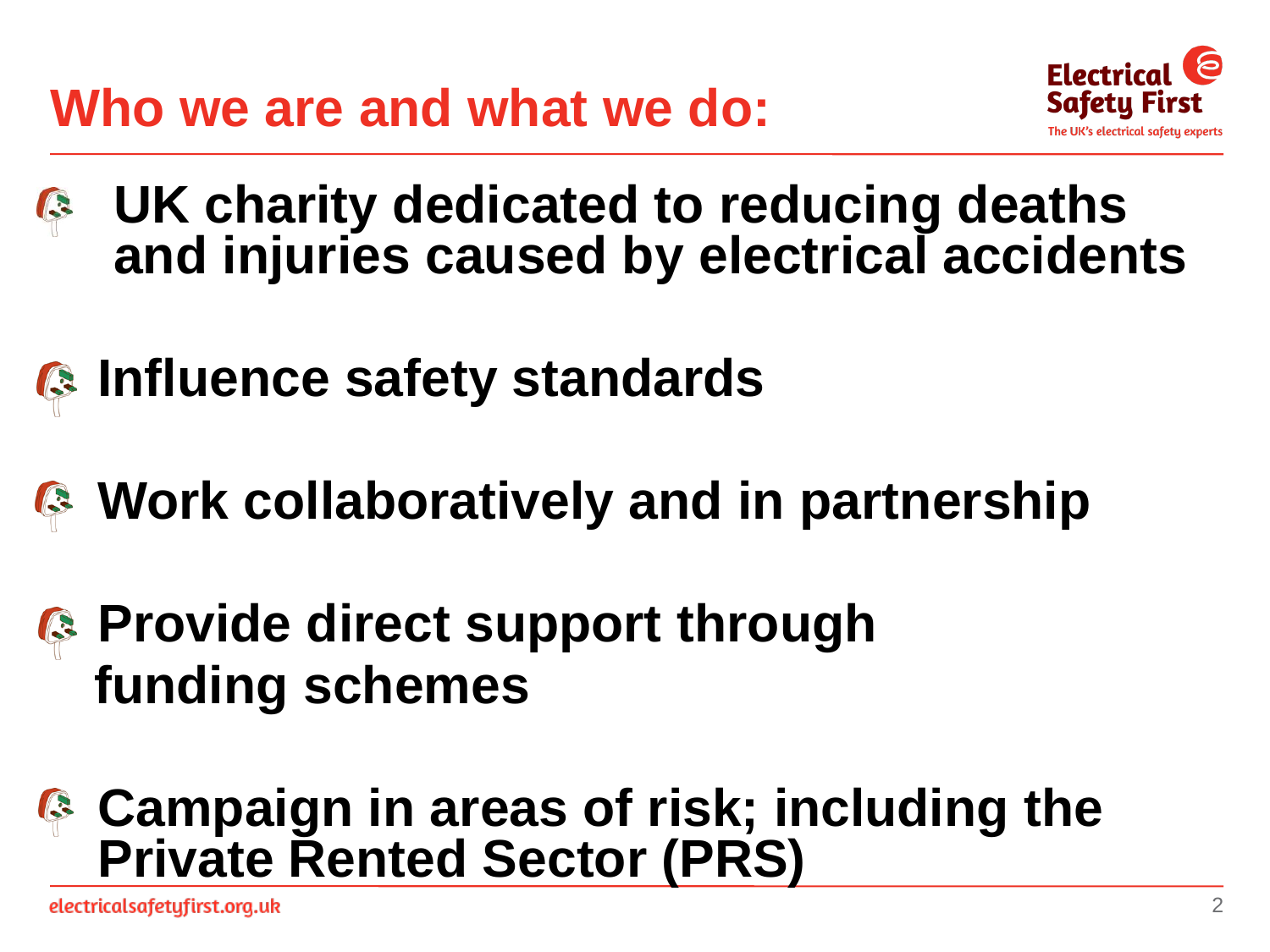#### **Headlines for Scotland's PRS**



• **PRS in Scotland has more than doubled in size in last decade**



• **Independent research indicates private tenants more at risk from electrical shock and fire**

• **PRS has a higher level of non-decency than any other tenure**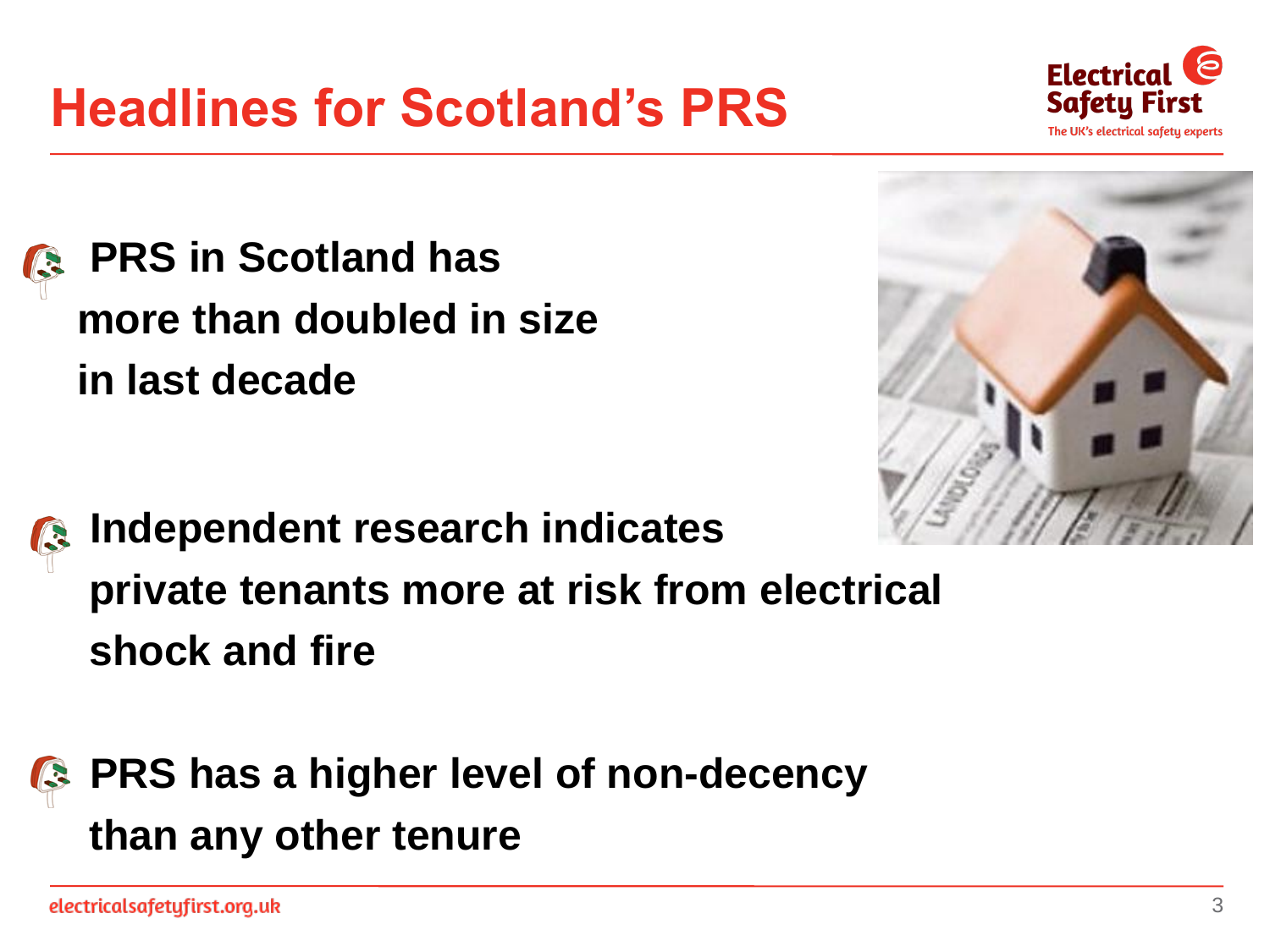

#### **During 2012/13, 68% of all accidental home fires caused by electricity:**

## **3,443 fires 5 deaths 517 injuries**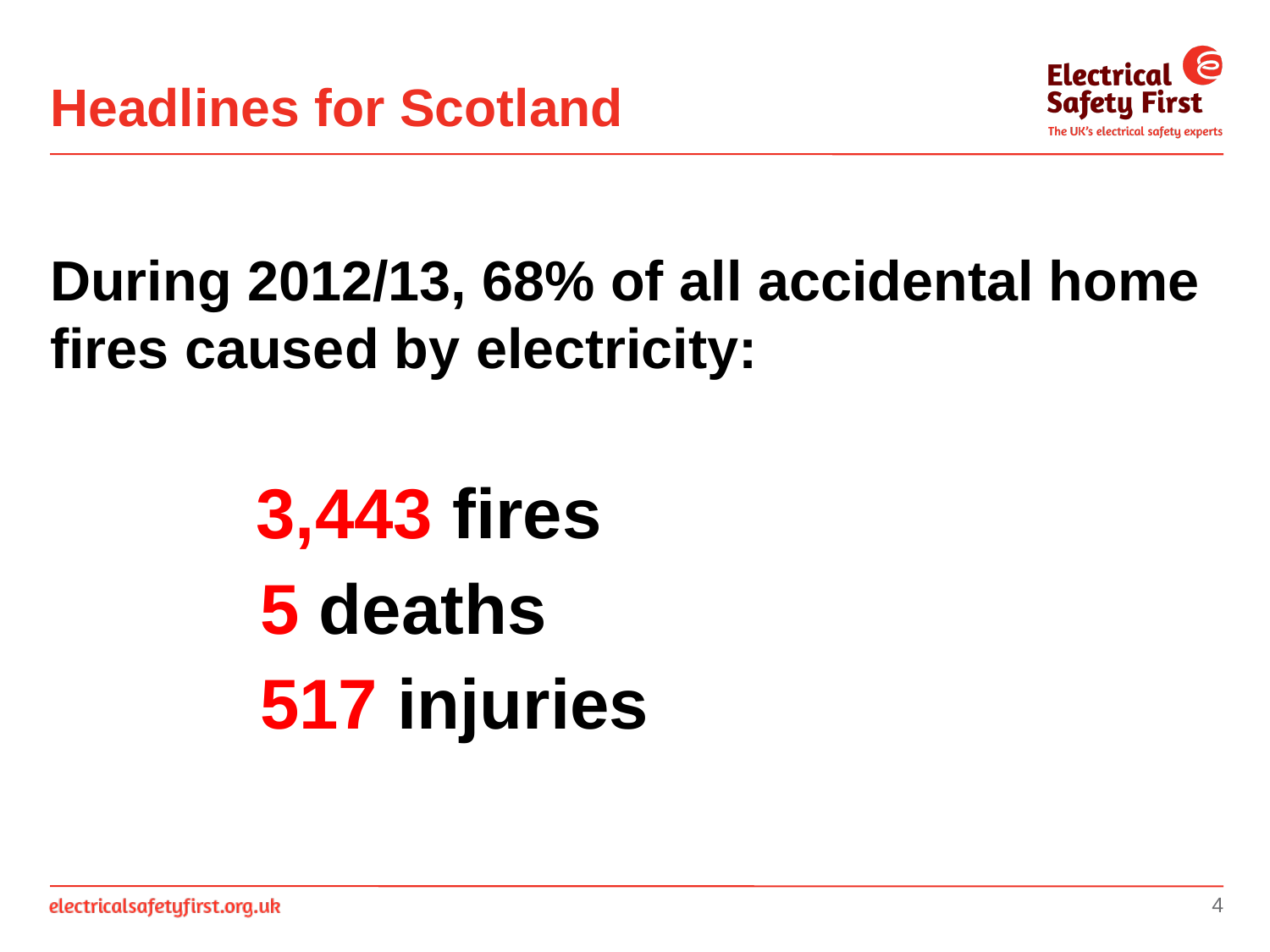**Current rules for electrical safety in PRS**



- **Repairing Standard recommends undertaking regular electrical checks; but not compulsory**
- **Disparity with gas safety which requires landlords to carry out annual safety checks**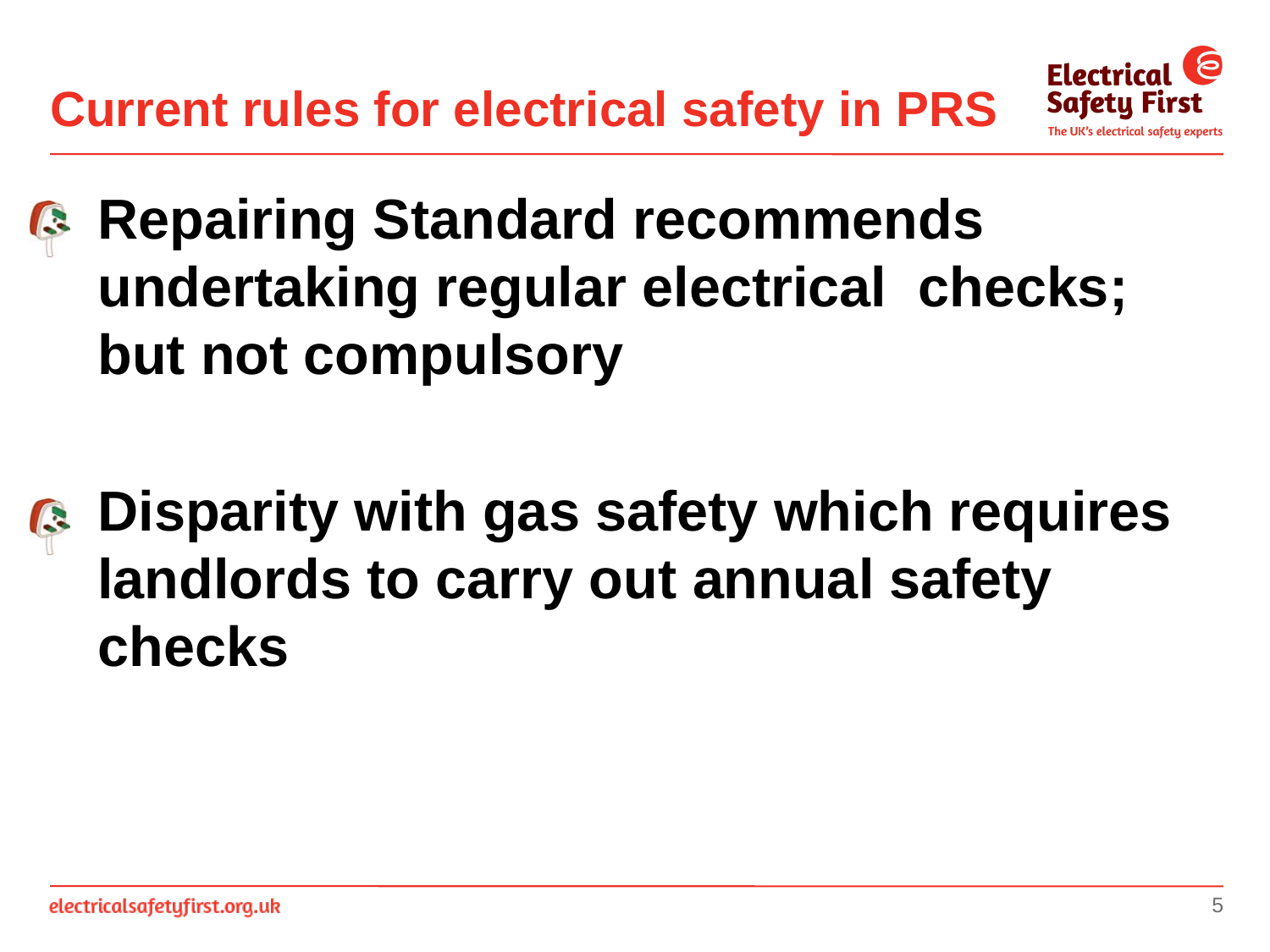

## **A requirement for five yearly checks, by a registered electrician, of both:**

- **fixed electrical installations in all rented property and;**
- **any electrical appliances supplied with lets**







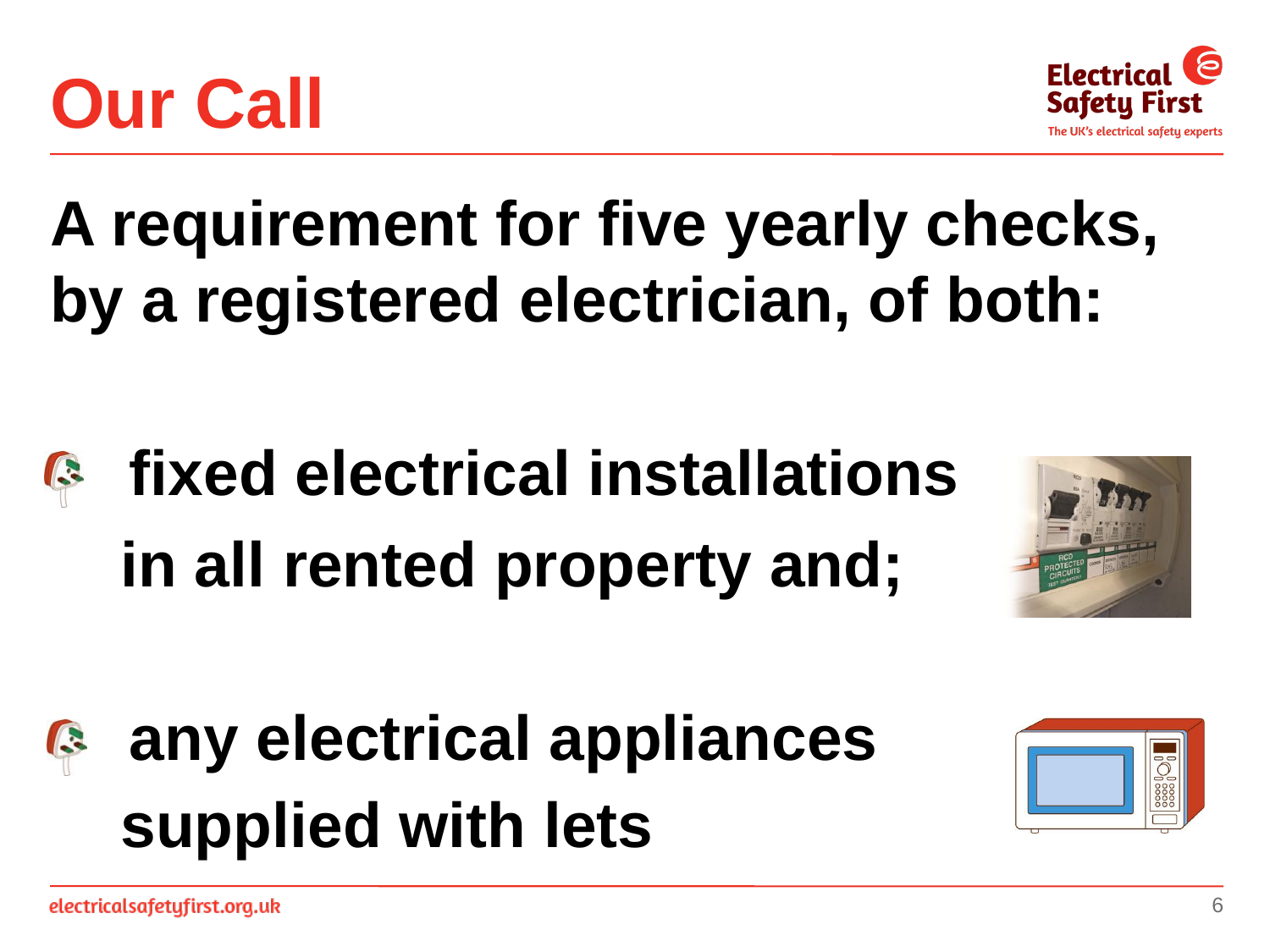# **Opportunity**

#### **B** New Housing **(Scotland) Bill introduced in 2013**

#### • **Included a range of measures to reform the PRS**



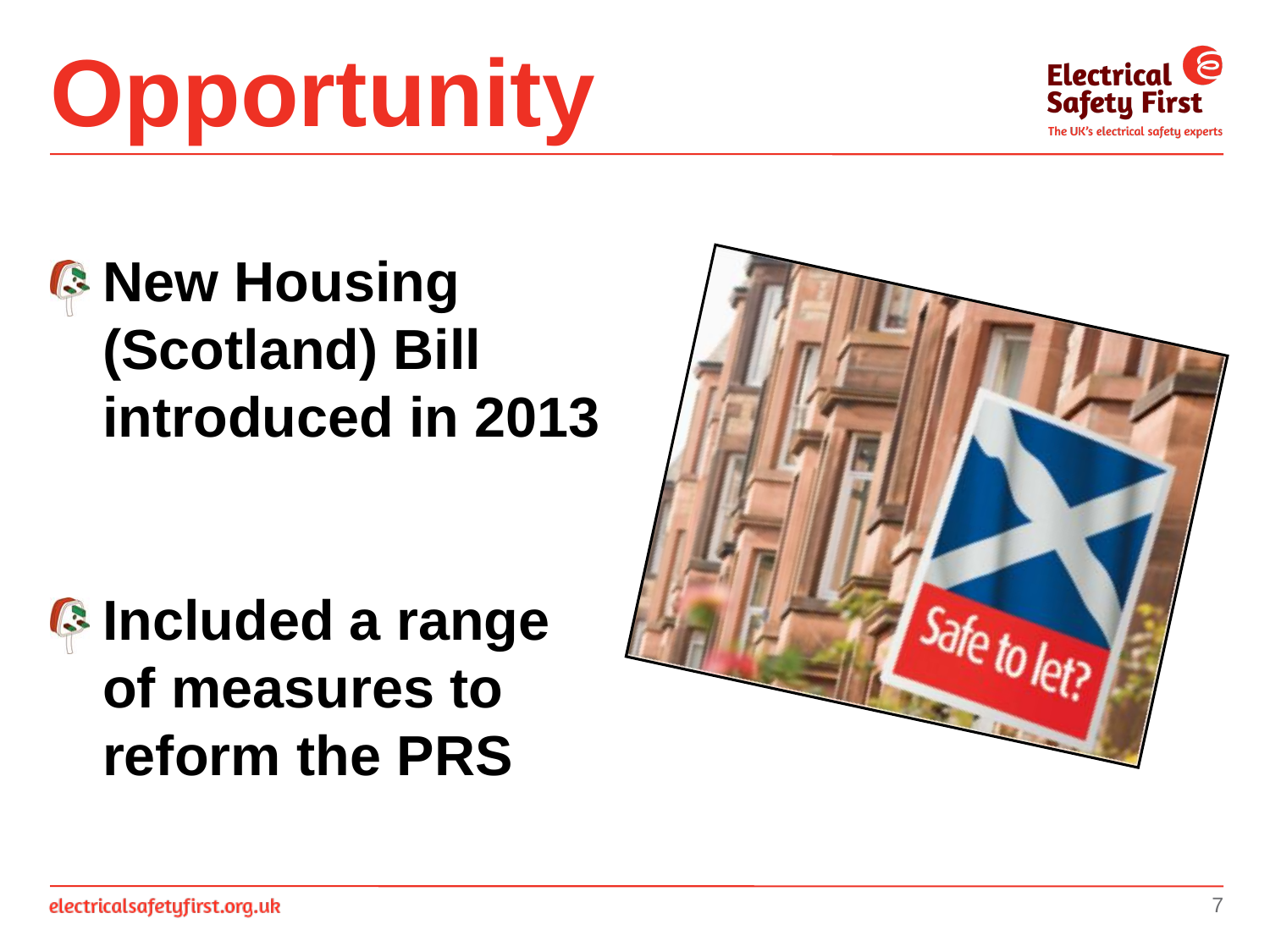# **Building support**



#### • **Open letter to the Scottish Government signed by 13 organisations**

**8. On-going support from Scottish Association of Landlords, Council of Letting Agents & Shelter Scotland** 

| Yours sincerely,                                                                                                                                                                                                                                                                                                                                                                                                                                            |                                                  |
|-------------------------------------------------------------------------------------------------------------------------------------------------------------------------------------------------------------------------------------------------------------------------------------------------------------------------------------------------------------------------------------------------------------------------------------------------------------|--------------------------------------------------|
|                                                                                                                                                                                                                                                                                                                                                                                                                                                             |                                                  |
| BRUG                                                                                                                                                                                                                                                                                                                                                                                                                                                        |                                                  |
|                                                                                                                                                                                                                                                                                                                                                                                                                                                             |                                                  |
| Phil Buckle, Director General                                                                                                                                                                                                                                                                                                                                                                                                                               |                                                  |
| Electrical Safety Council                                                                                                                                                                                                                                                                                                                                                                                                                                   |                                                  |
|                                                                                                                                                                                                                                                                                                                                                                                                                                                             | John Blackwood, Chief Executive,                 |
| Jimm Mann,                                                                                                                                                                                                                                                                                                                                                                                                                                                  | Scottish Association of Landlords                |
|                                                                                                                                                                                                                                                                                                                                                                                                                                                             |                                                  |
| Graeme Brown, Director                                                                                                                                                                                                                                                                                                                                                                                                                                      | <b>MANYSORING</b>                                |
| Shelter Scotland                                                                                                                                                                                                                                                                                                                                                                                                                                            |                                                  |
|                                                                                                                                                                                                                                                                                                                                                                                                                                                             |                                                  |
|                                                                                                                                                                                                                                                                                                                                                                                                                                                             | Sarah Speirs, Director<br><b>RICS Scotland</b>   |
| Reyorgen                                                                                                                                                                                                                                                                                                                                                                                                                                                    |                                                  |
| Margaret Lynch, CEO                                                                                                                                                                                                                                                                                                                                                                                                                                         |                                                  |
| <b>Citizens Advice Scotland</b>                                                                                                                                                                                                                                                                                                                                                                                                                             | S Chamar                                         |
|                                                                                                                                                                                                                                                                                                                                                                                                                                                             |                                                  |
| llen 1 <sup>7</sup> , Fergorer                                                                                                                                                                                                                                                                                                                                                                                                                              | Gordon Maloney, President<br><b>NUS Scotland</b> |
|                                                                                                                                                                                                                                                                                                                                                                                                                                                             |                                                  |
| Alan Ferguson, Director                                                                                                                                                                                                                                                                                                                                                                                                                                     | 4 Dayley                                         |
| CIH Scotland                                                                                                                                                                                                                                                                                                                                                                                                                                                |                                                  |
|                                                                                                                                                                                                                                                                                                                                                                                                                                                             | Leslie Morphy, Chief Executive                   |
|                                                                                                                                                                                                                                                                                                                                                                                                                                                             | Crisis                                           |
|                                                                                                                                                                                                                                                                                                                                                                                                                                                             |                                                  |
| Jon Black, Secretary<br>Edinburgh Private Tenants Action Group                                                                                                                                                                                                                                                                                                                                                                                              | DNM Guiness                                      |
|                                                                                                                                                                                                                                                                                                                                                                                                                                                             |                                                  |
| Non Kon                                                                                                                                                                                                                                                                                                                                                                                                                                                     | Newell McGuiness, Managing Director              |
|                                                                                                                                                                                                                                                                                                                                                                                                                                                             |                                                  |
|                                                                                                                                                                                                                                                                                                                                                                                                                                                             |                                                  |
| Norman Kerr, Director                                                                                                                                                                                                                                                                                                                                                                                                                                       | $G \rightarrow P$                                |
| <b>Energy Action Scotland</b>                                                                                                                                                                                                                                                                                                                                                                                                                               |                                                  |
|                                                                                                                                                                                                                                                                                                                                                                                                                                                             | Paul Richardson, Chair                           |
| Salvest Francisco                                                                                                                                                                                                                                                                                                                                                                                                                                           | Home Safety Scotland                             |
|                                                                                                                                                                                                                                                                                                                                                                                                                                                             |                                                  |
| Robert Thomson, Director                                                                                                                                                                                                                                                                                                                                                                                                                                    |                                                  |
| <b>Care and Repair Scotland</b>                                                                                                                                                                                                                                                                                                                                                                                                                             |                                                  |
|                                                                                                                                                                                                                                                                                                                                                                                                                                                             |                                                  |
|                                                                                                                                                                                                                                                                                                                                                                                                                                                             |                                                  |
| Carrichael MP, Secretary of State for Scotland                                                                                                                                                                                                                                                                                                                                                                                                              |                                                  |
| Copied by Nicole Sturgeon MSP, Deputy First Minister and Cabinet Secretary for Infrastructure, Investment and Cities, and Allateir                                                                                                                                                                                                                                                                                                                          |                                                  |
|                                                                                                                                                                                                                                                                                                                                                                                                                                                             |                                                  |
| Research conducted by Ipsos MORI, 25 <sup>th</sup> June-2 <sup>nd</sup> July 2010.<br>An RCD is a life-easing desire which is designed to prevent you have getting a fatal electric shock if you booth entrething live, each<br>An include a membership control terminal competed to prevent you man generic a most sound to receive amount an<br>We a bare when it provides a level of profection that ordinary future of circuit-breakers cannot provide. |                                                  |
|                                                                                                                                                                                                                                                                                                                                                                                                                                                             |                                                  |
|                                                                                                                                                                                                                                                                                                                                                                                                                                                             |                                                  |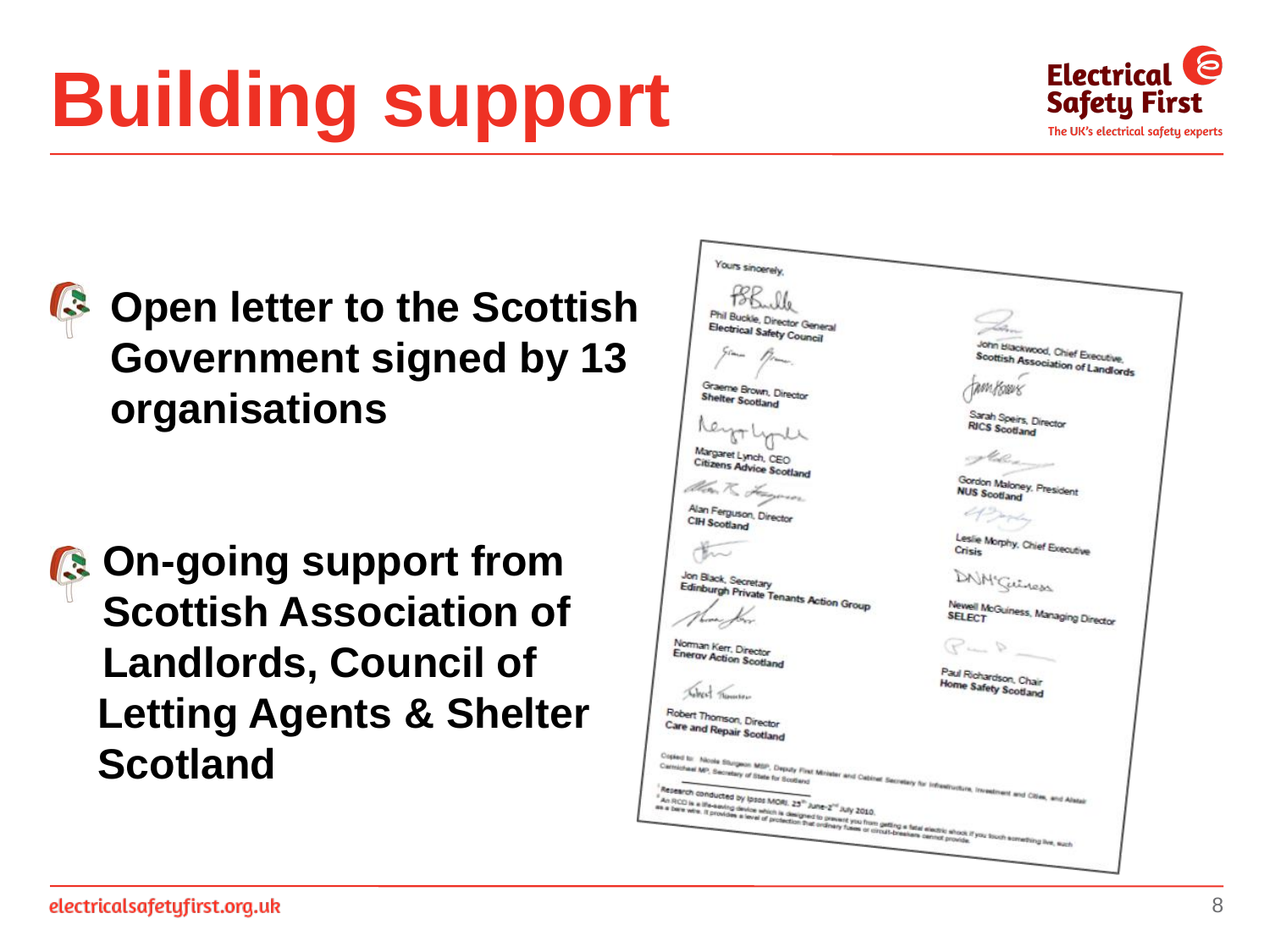# **Political backing**





**Far left – Maureen Watt MSP, Convenor of the Infrastructure and Capital Investment Committee**

 **Bob Doris MSP speaking at Electrical Safety First's parliamentary reception in May** 

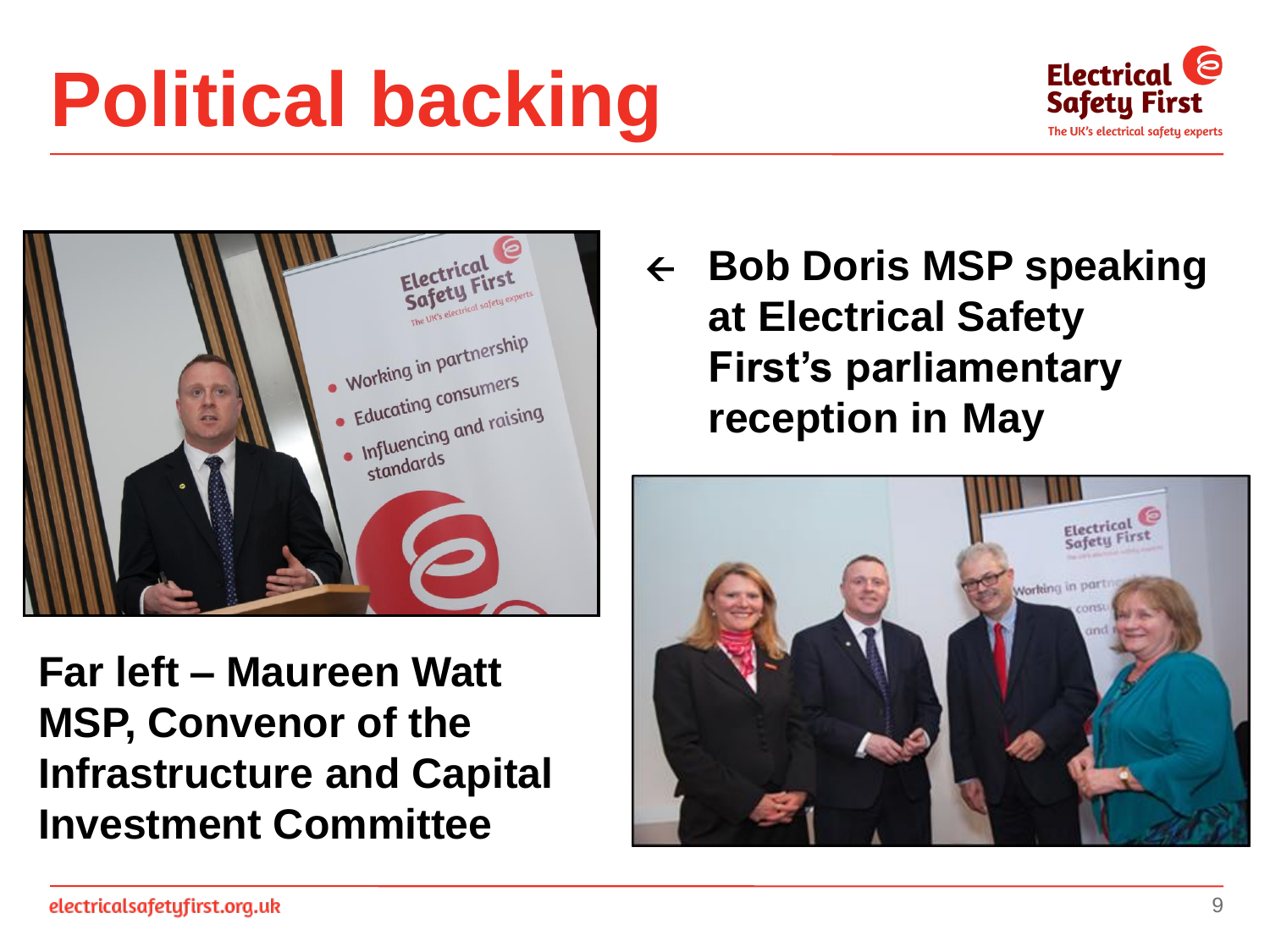## **Electrical safety success**

**4 The Housing Bill was passed by the Parliament in June and received Royal Assent on 1st August 2014**

**B** Includes a requirement **for landlords to carry out electrical safety checks at least every 5 years** 





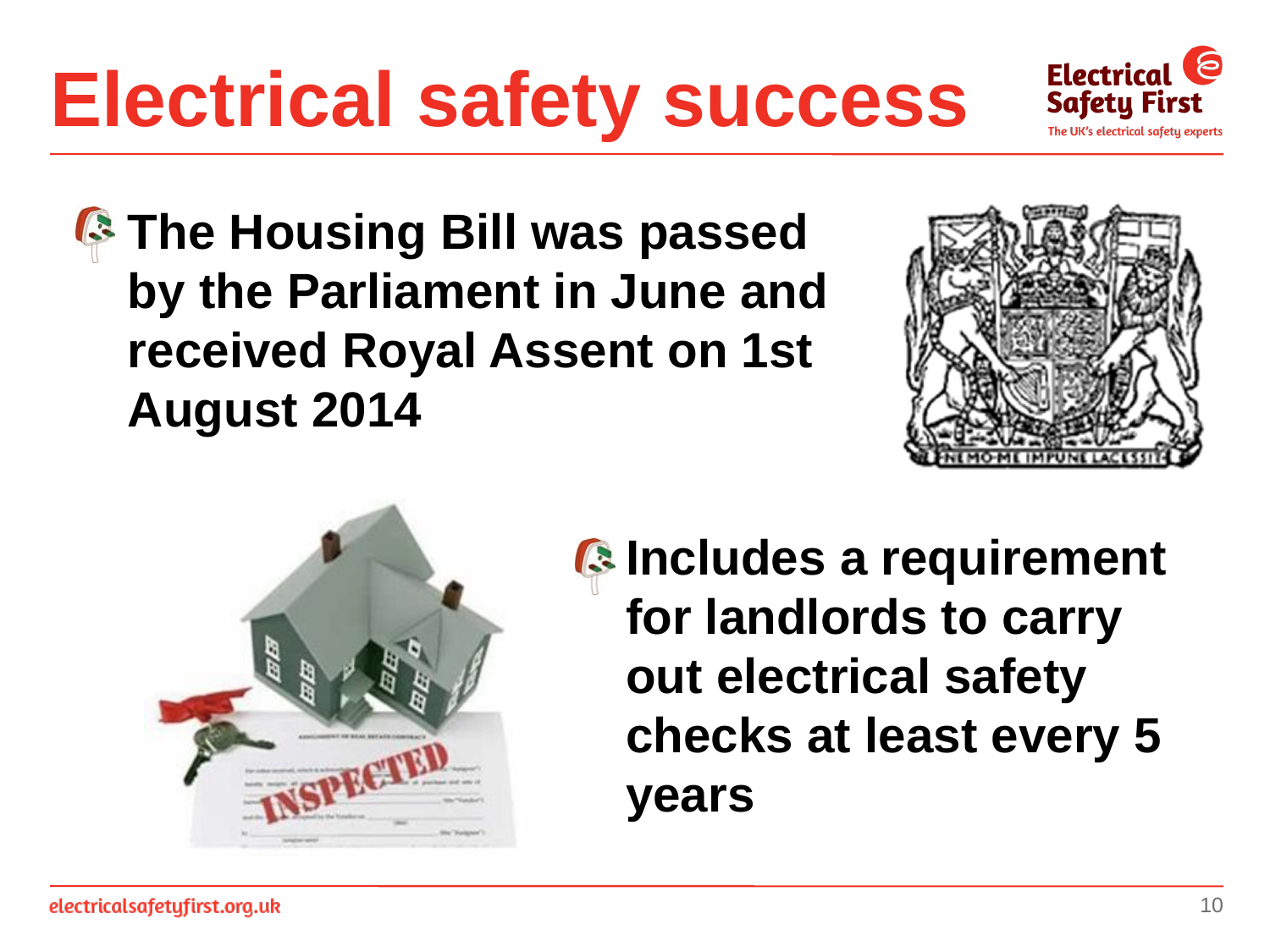## **What's coming up**

- **B** New electrical safety **requirements will come into force towards end of 2015**
- **B** Draft guidance currently **being drafted by Scottish Government**
- **B** Enforced through complaint **to the Private Rented Housing Panel (PRHP)**





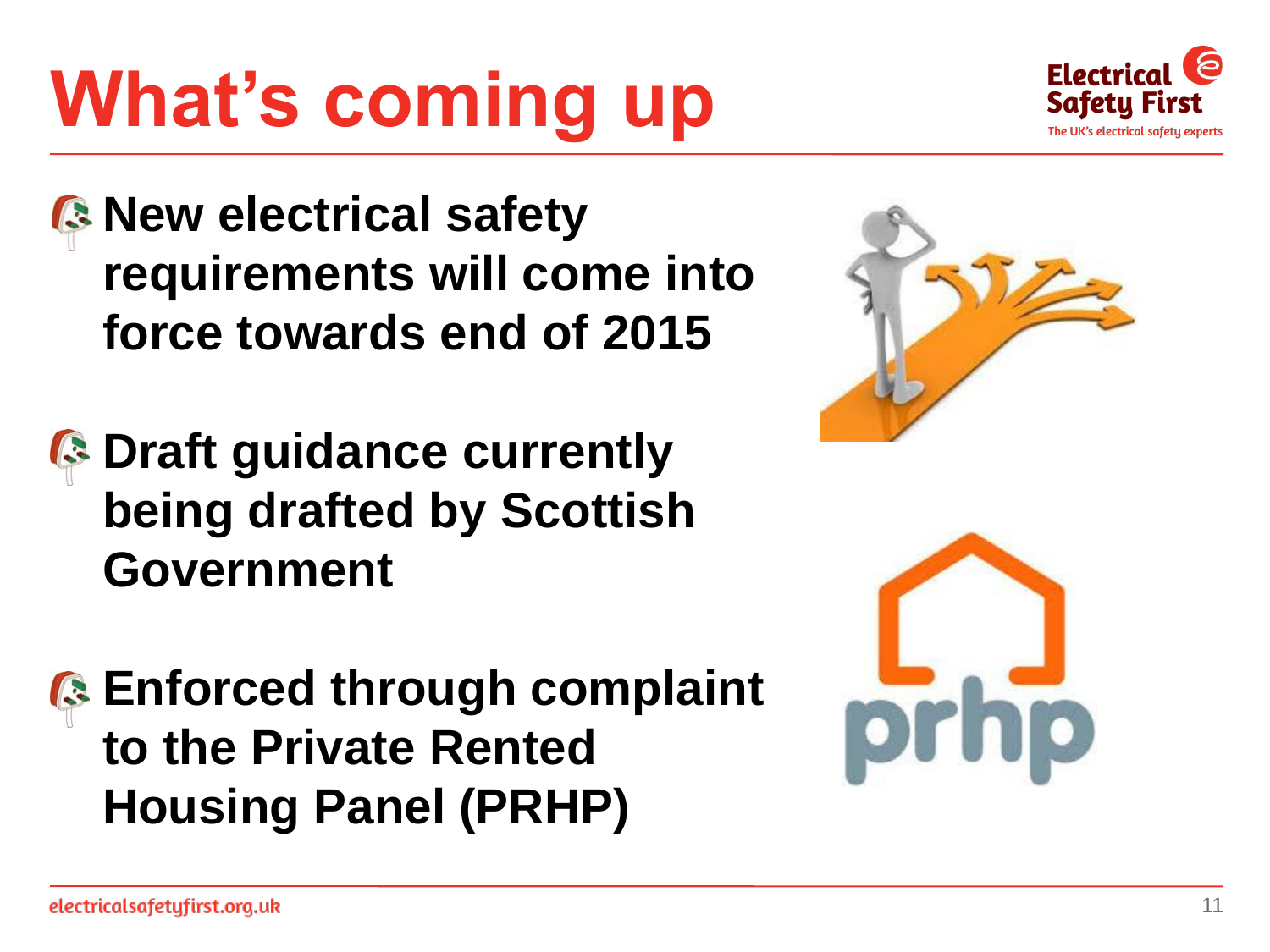#### **How to find a registered electrician**





<http://www.select.org.uk/sectionindex.php?sectionid=3>



#### <http://www.niceic.com/Page/SearchContractors>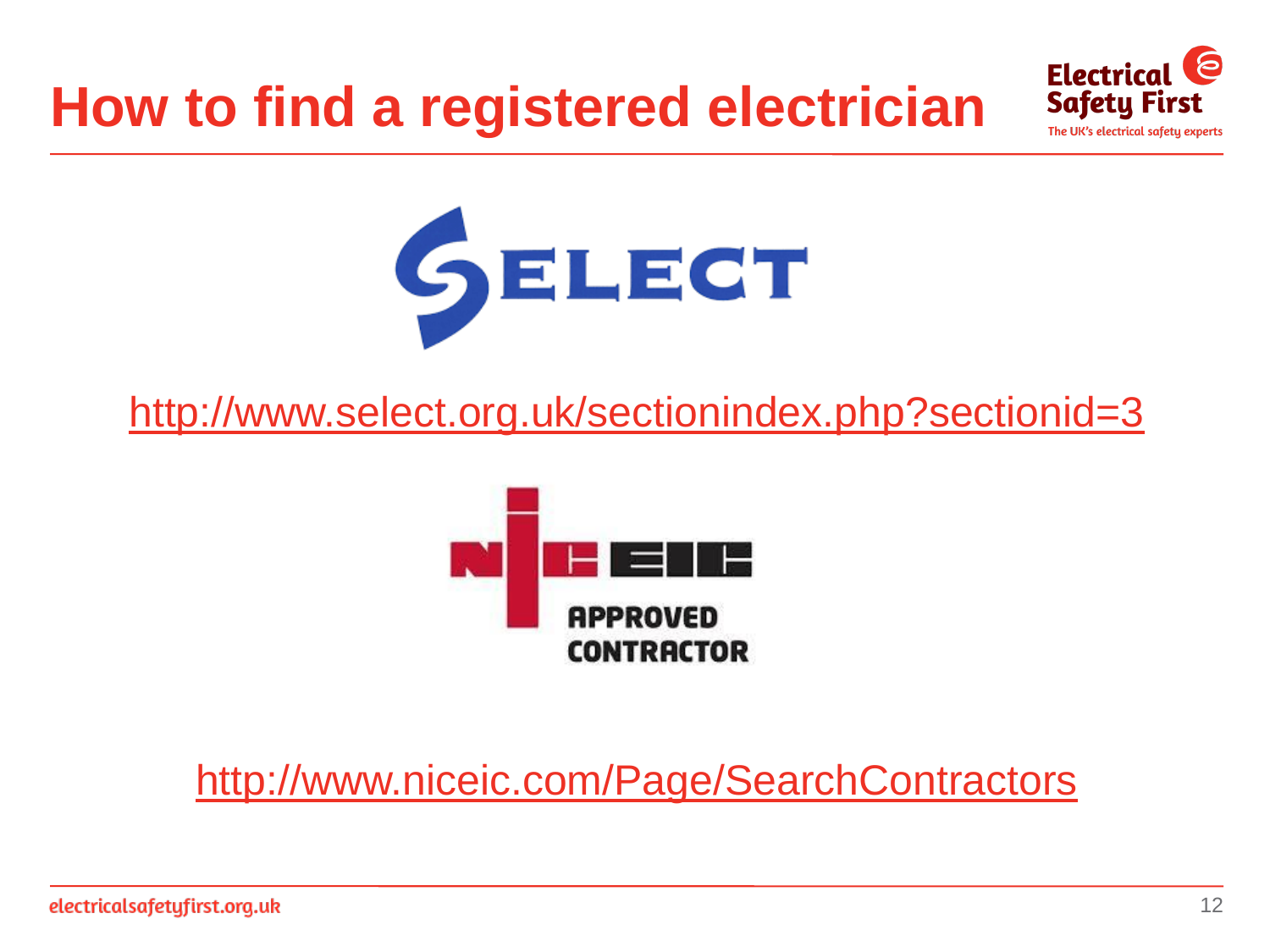## **More information**



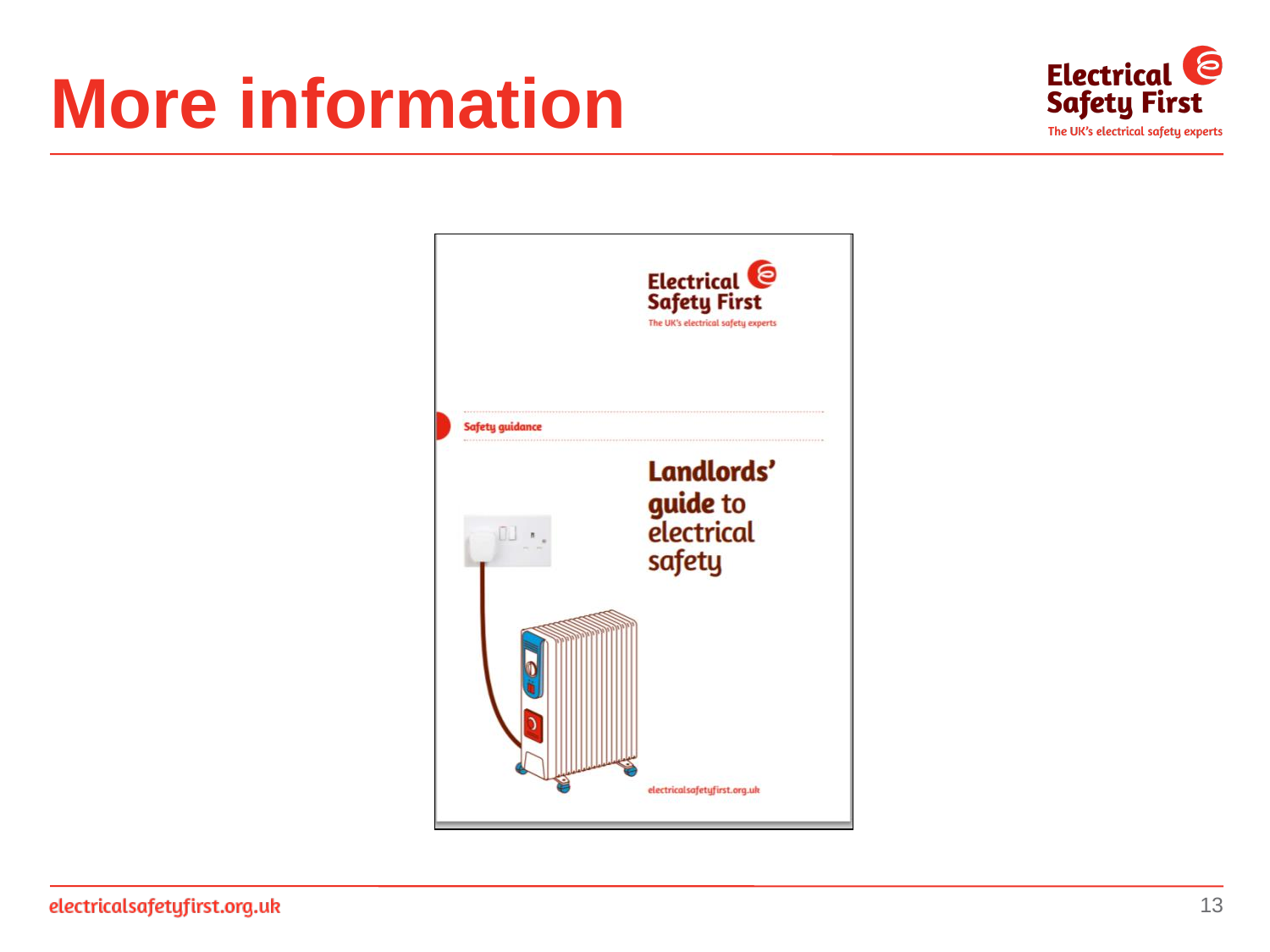#### **Resources**





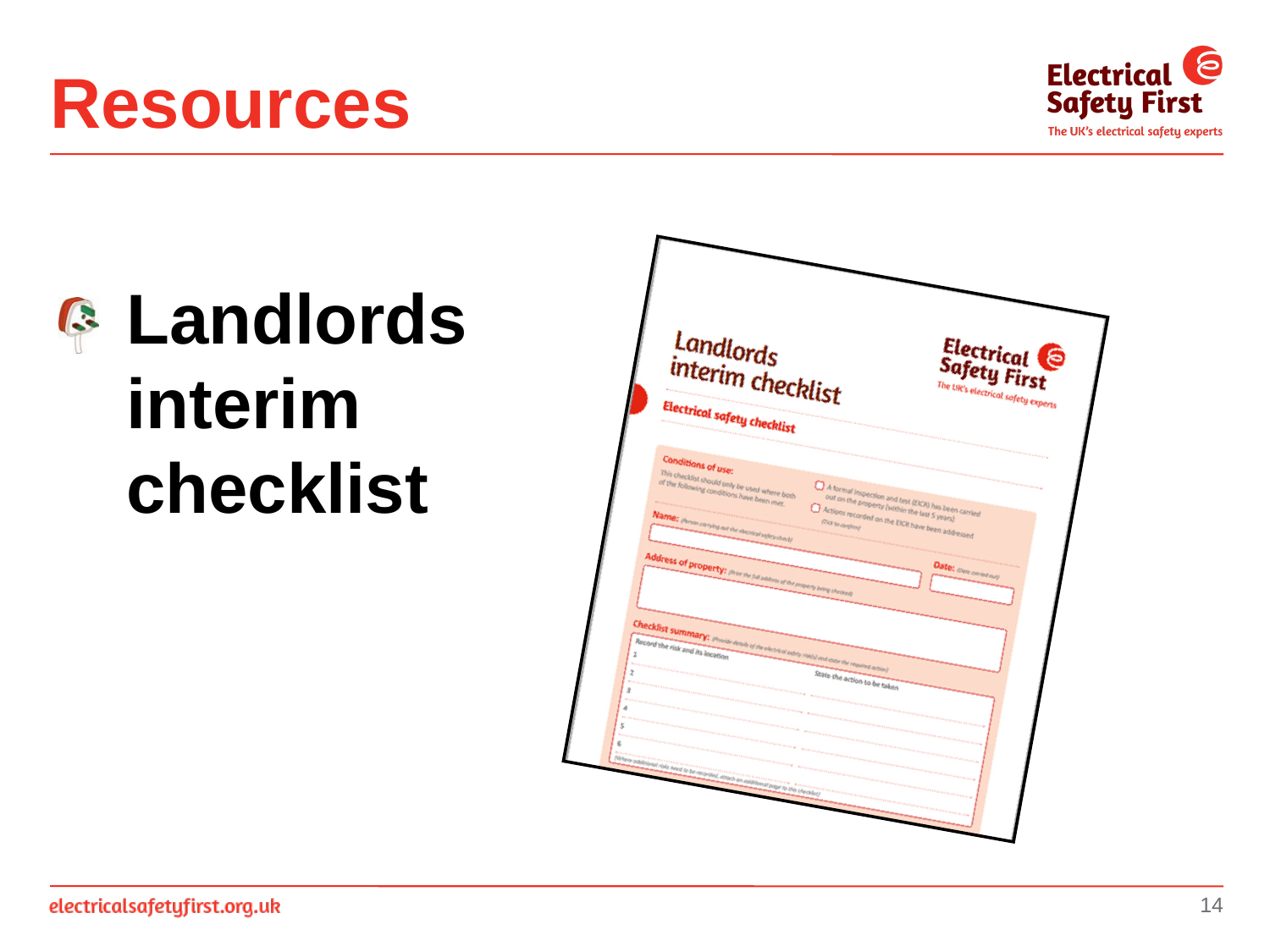#### **More resources**

#### • **Information for tenants**



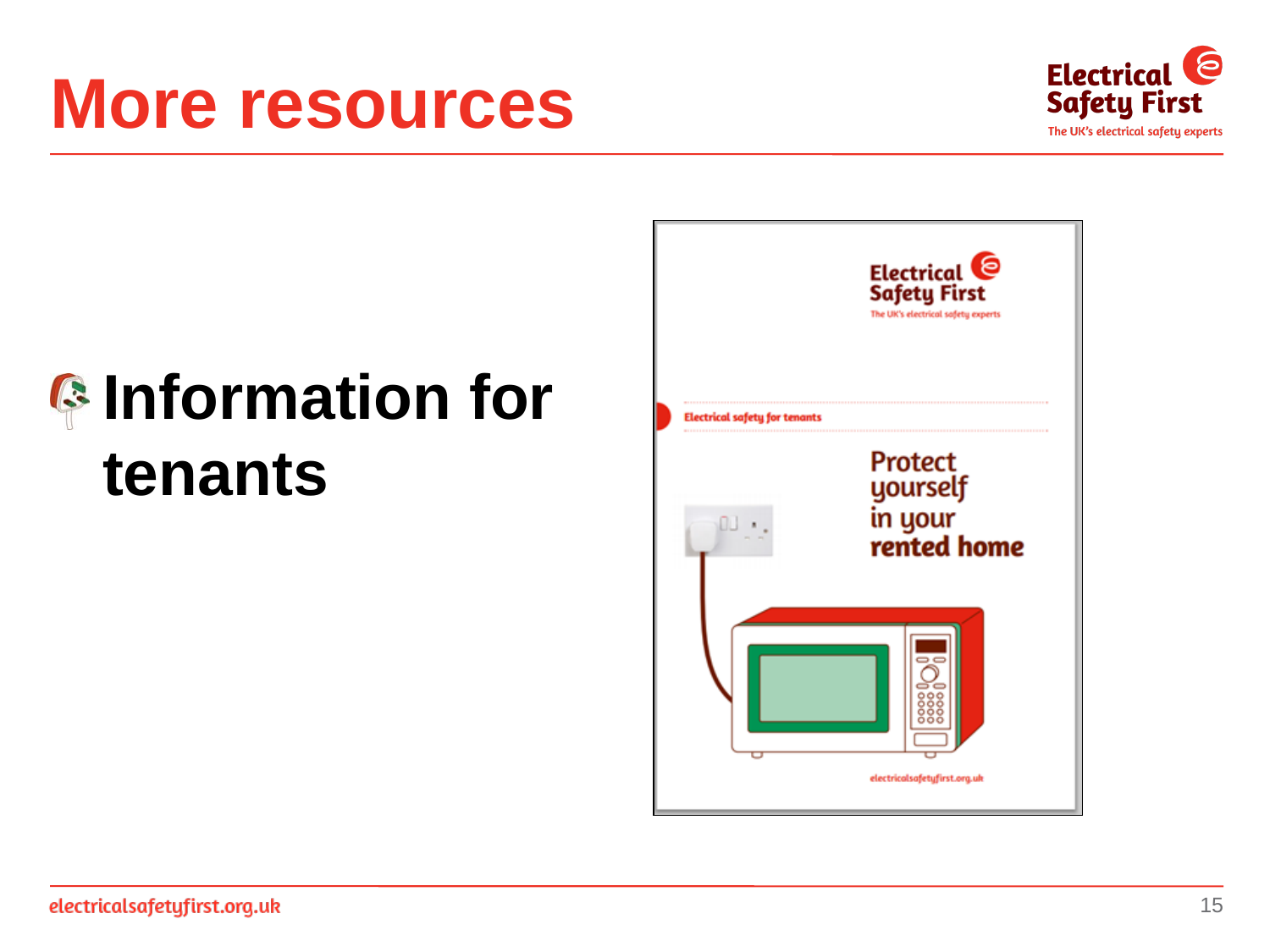#### **Resources**

#### *C* Free Visual **checks app**

## • **Available for use on Android and iPhone**



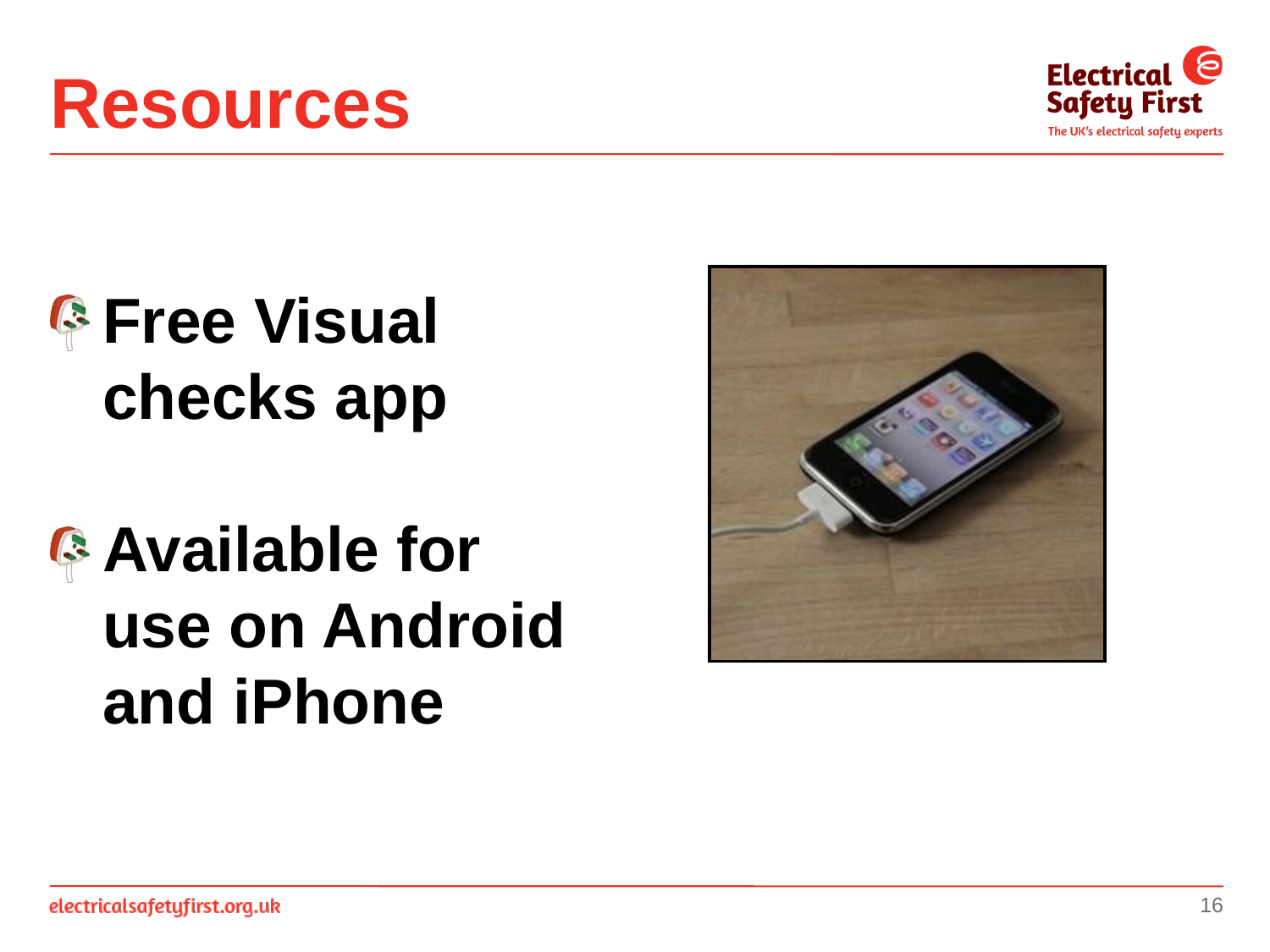#### **Resources**

#### **4 Are you overloading your electrical sockets?**

Amps Watts

3000W

2250W

1500W 750W

 $0V$ 

 $13A$ 

 $10A -$ 

 $7A -$ 

 $3A -$ 0A





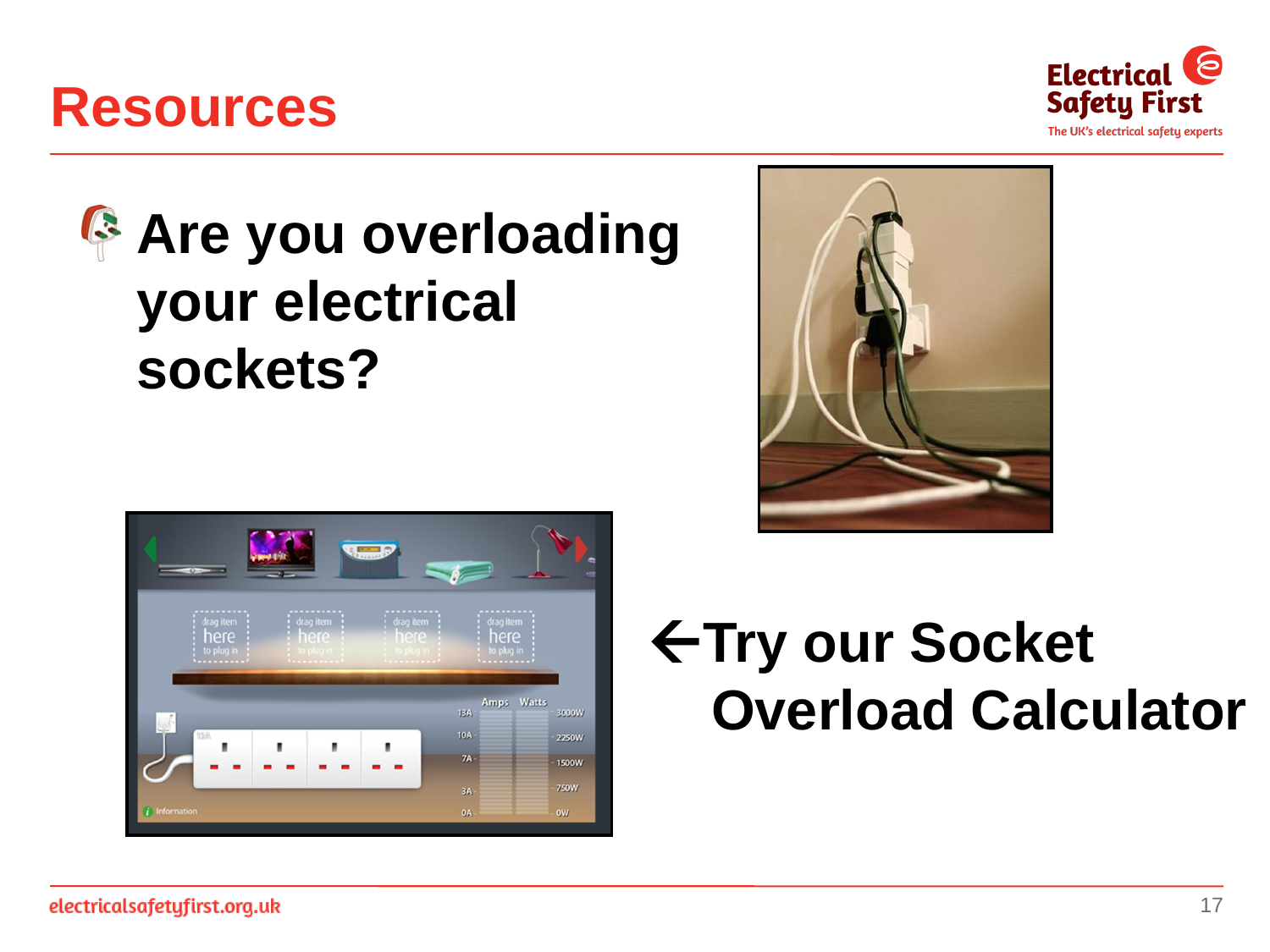#### 18

#### **Contains all the details of electrical products that have been recalled since 2007**





**Product Recall** 

**checker** 

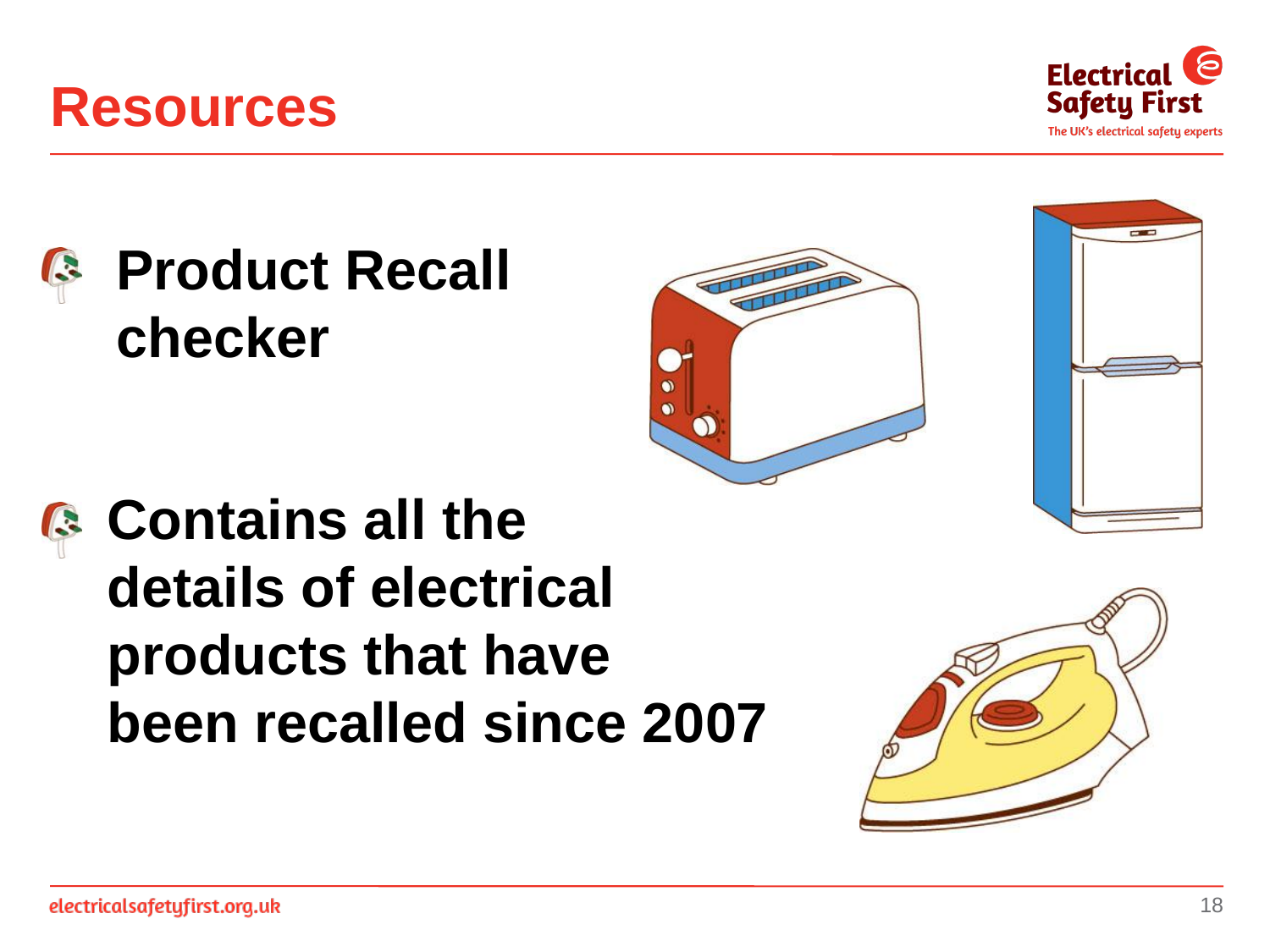## **Our website address:**



# [www.electricalsafetyfirst.org.uk](http://www.electricalsafetyfirst.org.uk/)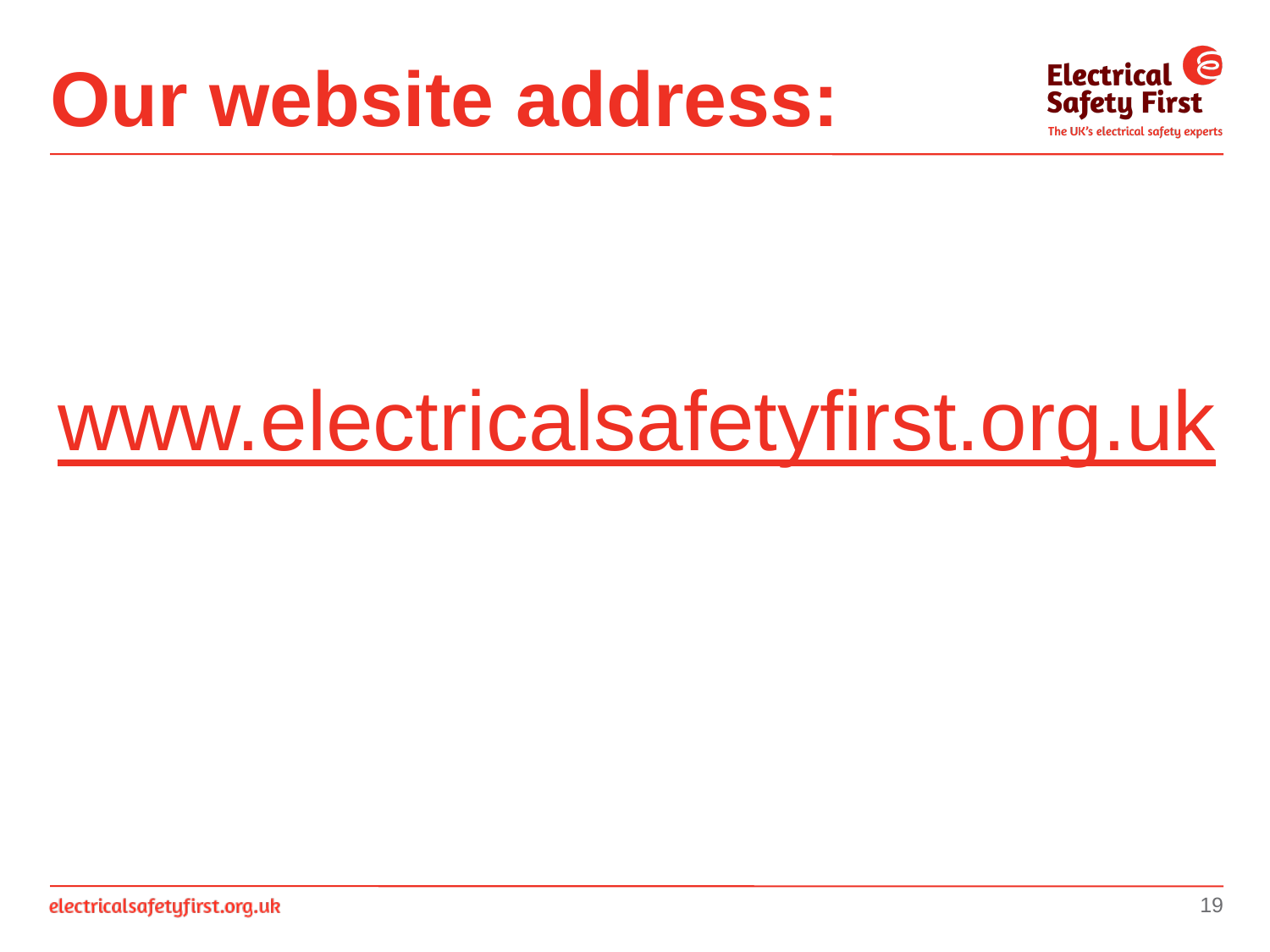### **Final thought….**